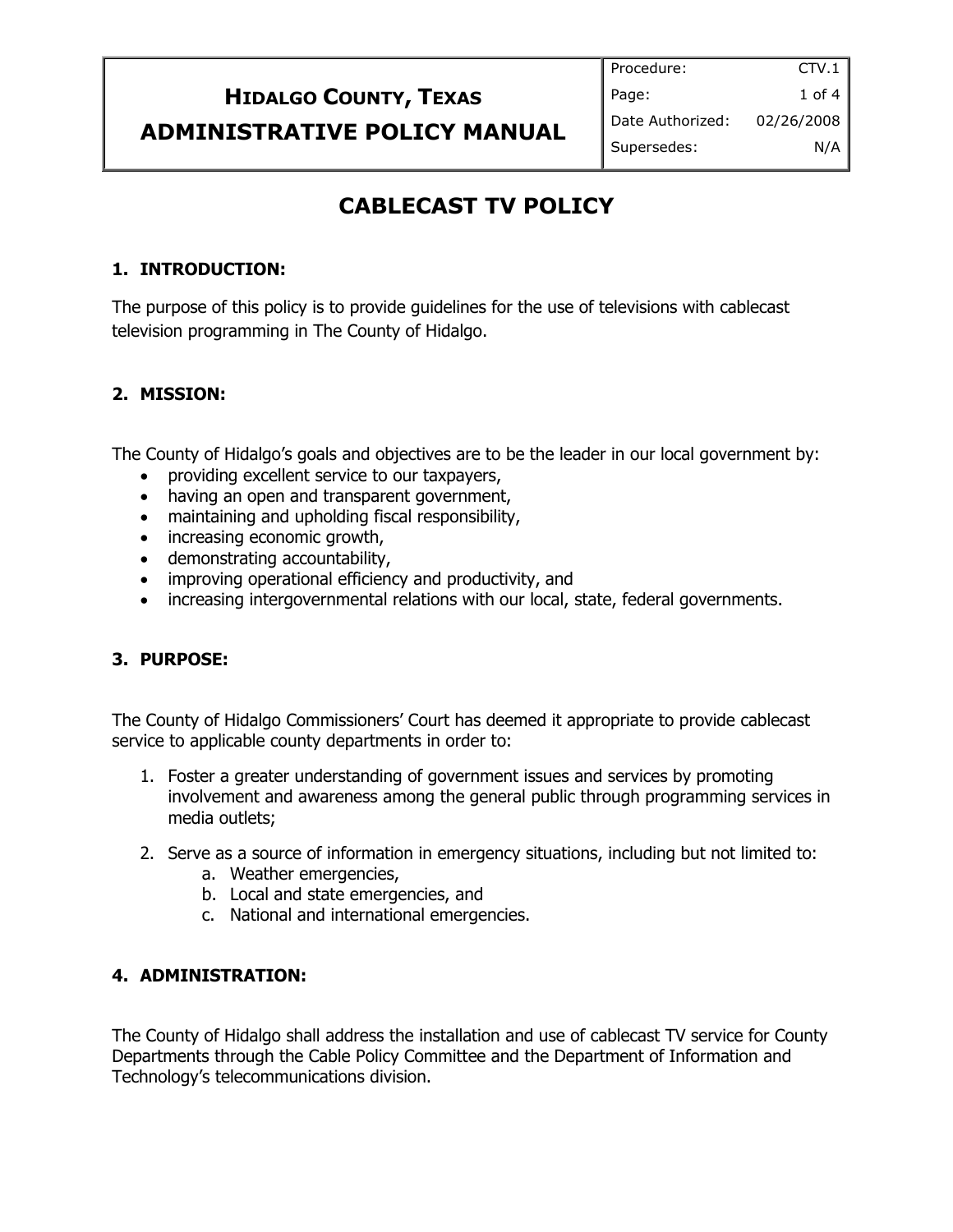|                                     | Procedure:         | CTV.1      |
|-------------------------------------|--------------------|------------|
| <b>HIDALGO COUNTY, TEXAS</b>        | Page:              | 2 of 4     |
| <b>ADMINISTRATIVE POLICY MANUAL</b> | I Date Authorized: | 02/26/2008 |
|                                     | Supersedes:        | N/A        |

#### **5. PROVIDER:**

The cable provider for the County of Hidalgo is \_\_\_\_\_\_\_\_\_\_\_\_\_\_\_\_\_\_\_\_\_\_\_\_\_\_\_\_\_\_\_\_.

#### **6. INSTALLATION REQUESTS:**

All requests for cable installation and service connection must be completed and signed by the elected official or department head and must be formally submitted to the IT Department helpdesk at (956) 292-2010 or via fax at (956) 318-2152. The request form can be found in section 13 of this Cablecast TV Policy.

#### **7. EQUIPMENT:**

All requests for cable installation and service connection must be completed and signed by the elected official or department head and must be formally submitted to the IT Department helpdesk at (956) 292-2010 or via fax at (956) 318-2152. The request form can be found in section 13 of this Cablecast TV Policy.

#### **8. LOCATION:**

The County of Hidalgo may provide access to cablecast television in selected common area locations. The common areas are places open to all civic patrons during normal operating hours. These include but are not limited to seating areas, service areas and open spaces.

The County of Hidalgo, at its discretion, may also deem appropriate access to cablecast television in certain offices and/or conference room areas. See Section 4 and Section 13 of this policy.

#### **9. CHANNEL CONTENT AND SELECTION:**

Channels will be selected based on the widest possible audience appeal within the goal of providing news, information, and education. Examples of channels include but are not limited to CNBC, CNN, CNN Headline News, Fox News, MSNBC, Weather Channel, and TXCN News.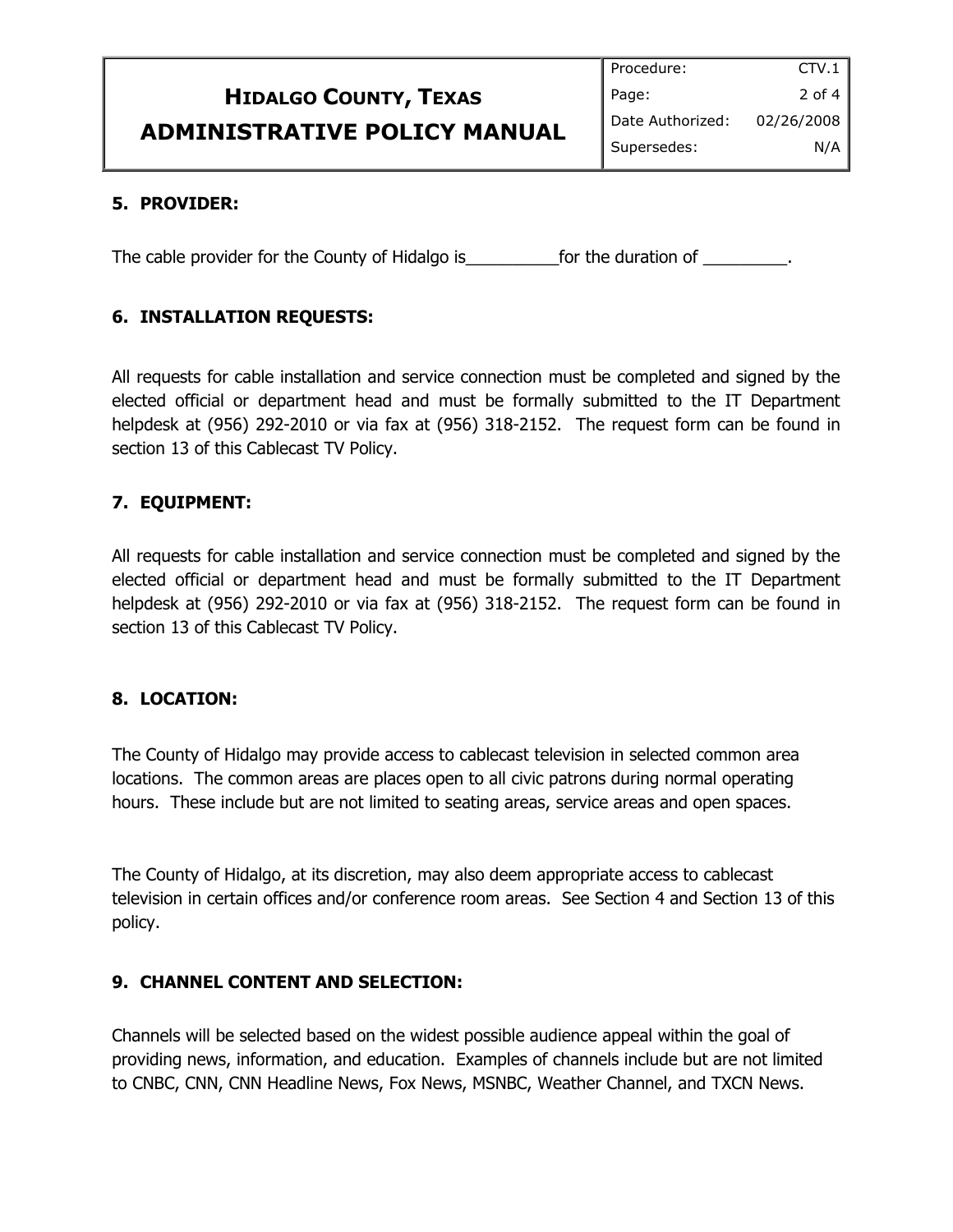# **HIDALGO COUNTY, TEXAS ADMINISTRATIVE POLICY MANUAL**

The County of Hidalgo reserves the right to limit access to channels that are not directly related to the essential responsibilities associated with an office or department. As an example, ESPN broadcasts information that is not vital to the functioning of any County department and therefore may not be available for viewing.

#### **10.SOUND:**

- 1. Normal operation of the television is with sound. Use of sound shall be between 50-70 decibels. At all times, the use of sound shall not be permitted to disrupt department operations.
- 2. When available, closed-captioning settings will be turned on so that the programming can be viewed with text when sound is not audible.

#### **11.RESTRICTIONS:**

The County of Hidalgo does not permit the expansion of existing Cable TV connections and/or extended to other jacks without the express authority from the IT Department. Any contrary action will constitute immediate termination of service to the responsible department.

#### **12.DISCLAIMER:**

Views and opinions expressed by the media outlets through cablecast do not necessarily reflect those of the governing body of the County of Hidalgo and the constituents they represent. Therefore, the governing body of the County of Hidalgo and the constituents they represent do not assume any liability for the media outlet programming content.